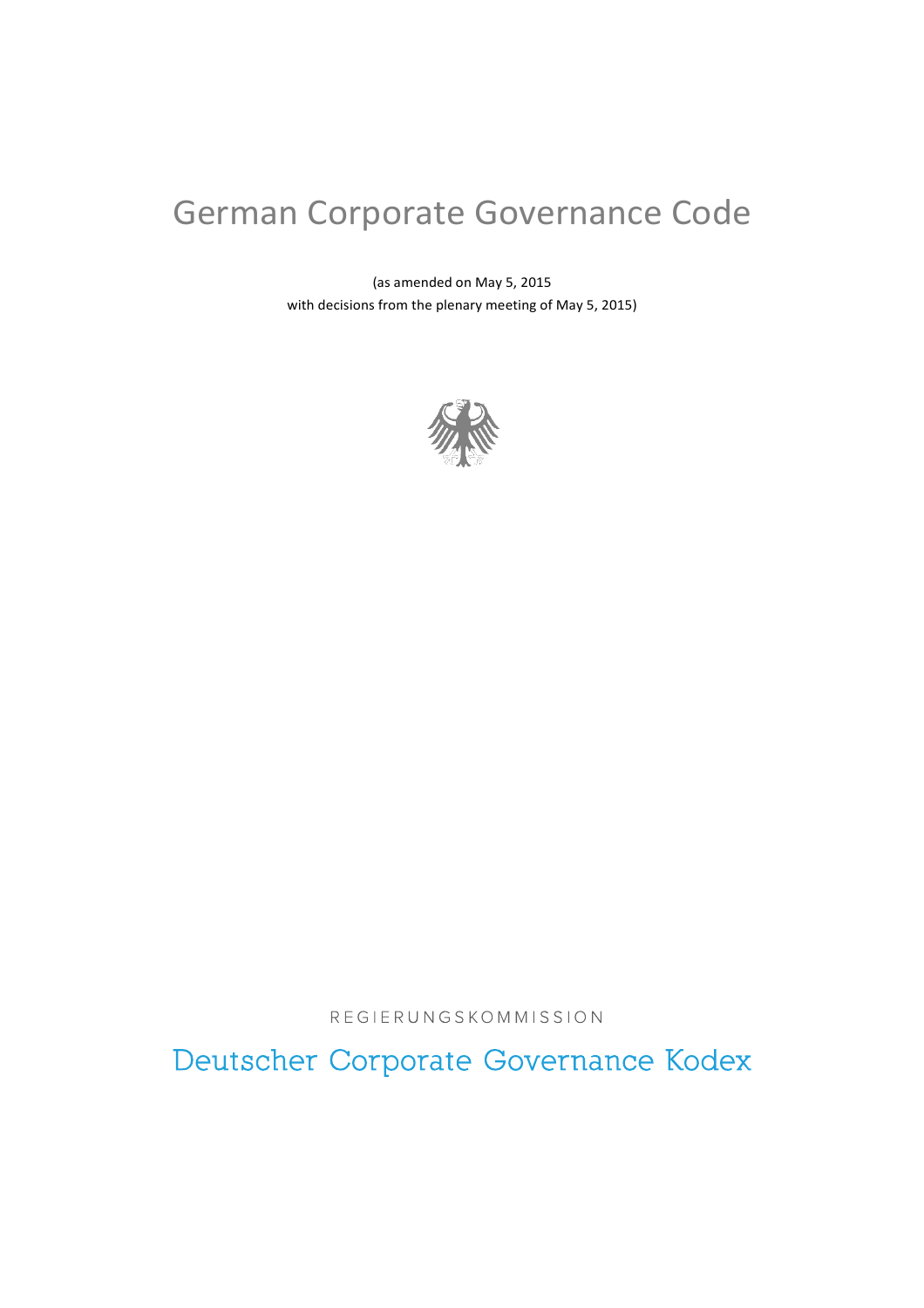## **1 Foreword**

The German Corporate Governance Code (the "Code") presents essential statutory regulations for the management and supervision (governance) of German listed companies and contains internationally and nationally recognized standards for good and responsible governance. The Code aims to make the German Corporate Governance system transparent and understandable. Its purpose is to promote the trust of international and national investors, customers, employees and the general public in the management and supervision of listed German stock corporations.

The Code clarifies the obligation of the Management Board and the Supervisory Board to ensure the continued existence of the enterprise and its sustainable creation of value in conformity with the principles of the social market economy (interest of the enterprise).

A dual board system is prescribed by law for German stock corporations.

The Management Board is responsible for managing the enterprise. Its members are jointly accountable for the management of the enterprise. The Chairman of the Management Board coordinates the work of the Management Board.

The Supervisory Board appoints, supervises and advises the members of the Management Board and is directly involved in decisions of fundamental importance to the enterprise. The chairman of the Supervisory Board coordinates the work of the Supervisory Board.

The members of the Supervisory Board are elected by the shareholders at the General Meeting. In enterprises having more than 500 or 2 000 employees in Germany, employees are also represented in the Supervisory Board, which then is composed of employee representatives to one third or to one half respectively. For enterprises with more than 2,000 employees, the Chairman of the Supervisory Board, who, for all practical purposes, is a representative of the shareholders, has the casting vote in the case of split resolutions. The representatives elected by the shareholders and the representatives of the employees are equally obliged to act in the enterprise's best interests.

Alternatively the European Company (SE) gives enterprises in Germany the possibility of opting for the internationally widespread system of governance by a single body (board of directors).

The form that codetermination takes in the SE is established generally by agreement between the company management and the employee side. All employees in the EU member states are included.

The accounting standards of German enterprises are oriented on the "true and fair view" principle and must present a fair picture of the actual conditions of the asset, financial and earnings situations of the enterprise.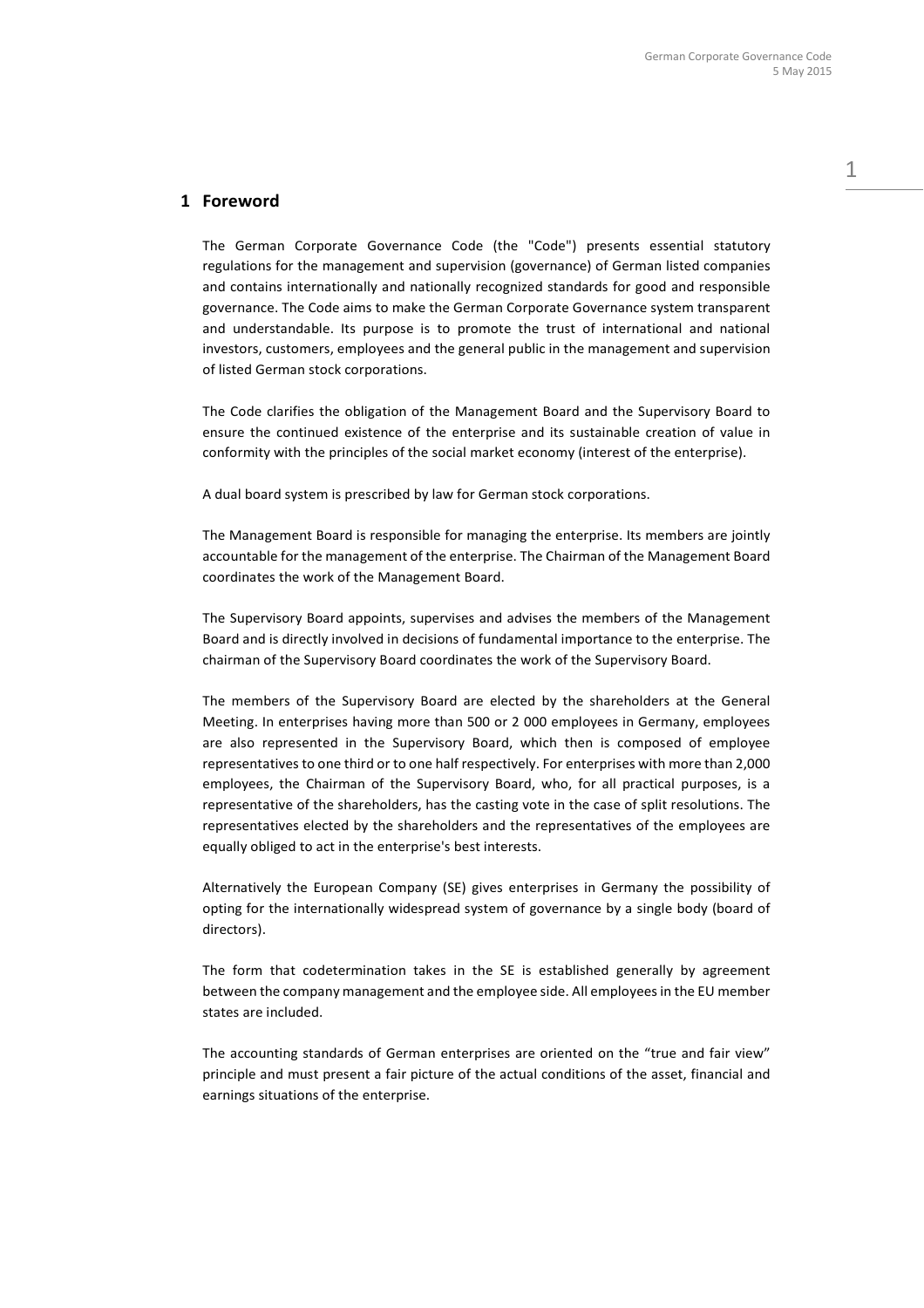The recommendations of the Code are marked in the text by use of the word "shall". Companies can deviate from them, but are then obliged to disclose this annually and to justify the deviations (comply or explain). This enables companies to reflect sector and enterprisespecific requirements. A well justified deviation from a Code recommendation may be in the interest of good corporate governance. Thus, the Code contributes to more flexibility and more self-regulation in the German corporate constitution. Furthermore, the Code contains suggestions which can be deviated from without disclosure; for this the Code uses the term "should". The remaining passages of the Code not marked by these terms contain descriptions of legal regulations and explanations.

For Code stipulations relating to not only the listed company itself but also its group companies, the term "enterprise" is used instead of "company".

Primarily, the Code addresses listed corporations and corporations with capital market access pursuant to Section 161 (1) sentence 2 of the Stock Corporation Act. It is recommended that companies not focused on the capital market also respect the Code.

The respective supervisory law imposes special requirements for the Corporate Governance of listed banks and insurance companies that are not taken into consideration in the Code.

As a rule the Code will be reviewed annually against the background of national and international developments and be adjusted, if necessary.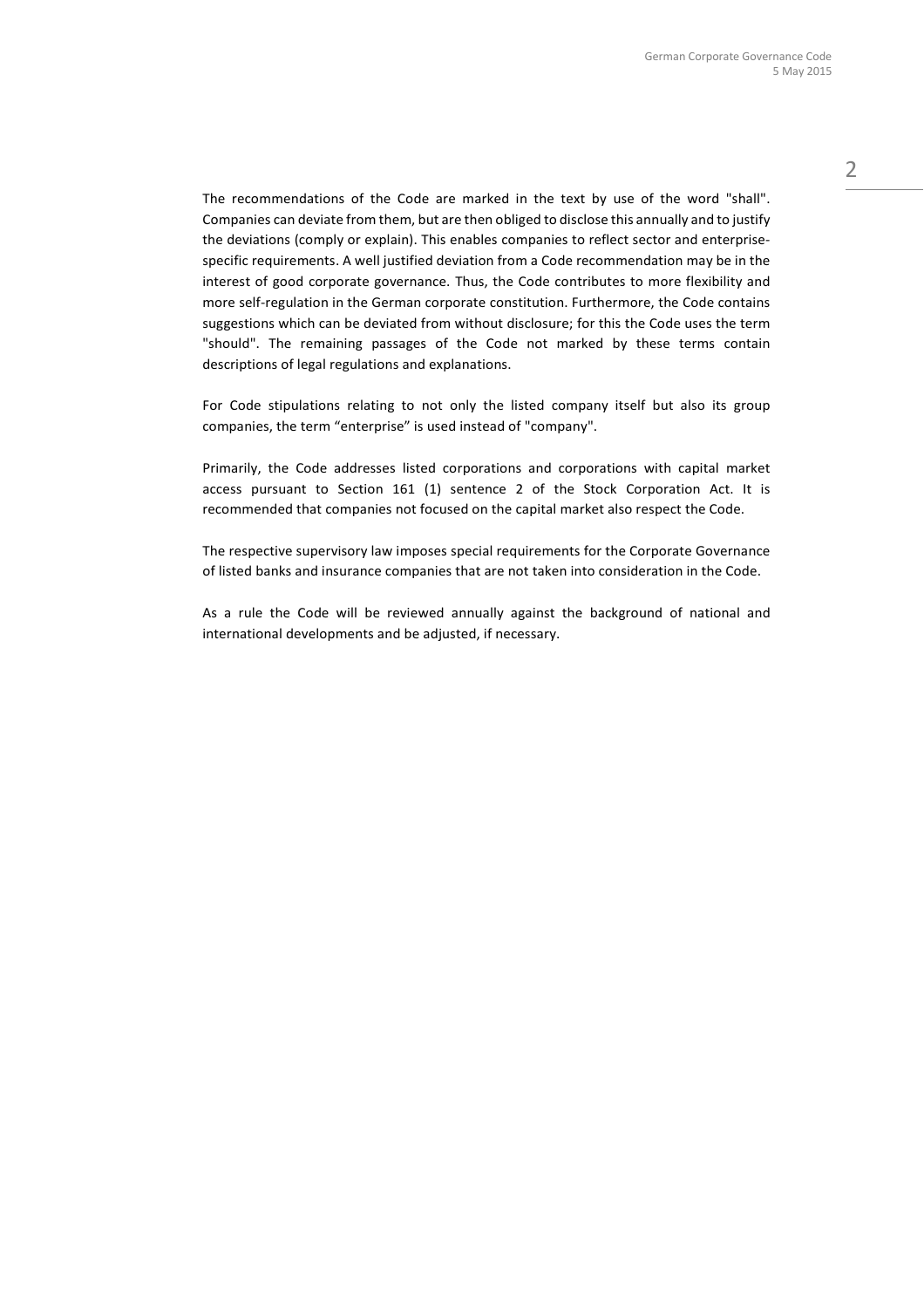## **2 Shareholders and the General Meeting**

### **2.1 Shareholders**

- 2.1.1 To the extent provided by law and in the Articles of Association the shareholders exercise their rights before or during the General Meeting and, in this respect, vote.
- 2.1.2 In principle, each share carries one vote. There are no shares with multiple voting rights, preferential voting rights (golden shares) or maximum voting rights.

#### **2.2 General Meeting**

2.2.1 The Management Board submits to the General Meeting the Annual Financial Statements, the Management Report, the Consolidated Financial Statements and the Group Management Report. The General Meeting resolves on the appropriation of net income and the discharge of the acts of the Management Board and of the Supervisory Board and, as a rule, elects the shareholders' representatives to the Supervisory Board and the auditors.

Furthermore, the General Meeting resolves on the content of the Articles of Association, in particular the purpose of the company and essential structural measures such as intercompany agreements and transformations, the issuing of new shares and of convertible bonds and bonds with warrants, and the authorization to purchase own shares. It can resolve on the authorization of the remuneration system for the members of the Management Board.

- 2.2.2 When new shares are issued, shareholders, in principle, have pre-emptive rights corresponding to their share of the equity capital.
- 2.2.3 Each shareholder is entitled to participate in the General Meeting, to take the floor on matters on the agenda and to submit materially relevant questions and proposals.
- 2.2.4 The chair of the meeting provides for the expedient running of the General Meeting. In this, the chair should be guided by the fact that an ordinary general meeting is completed after 4 to 6 hours at the latest.

## **2.3 Invitation to the General Meeting, Postal Vote, Proxies**

2.3.1 At least once a year the General Meeting is to be convened by the Management Board giving details of the agenda. A quorum of shareholders is entitled to demand the convening of a General Meeting and the extension of the agenda. The convening of the meeting, as well as the reports and documents, including the Annual Report, required by law for the General Meeting are to be made easily accessible to the shareholders on the company's internet site together with the agenda. If a postal vote is offered, the same applies to the necessary forms.

3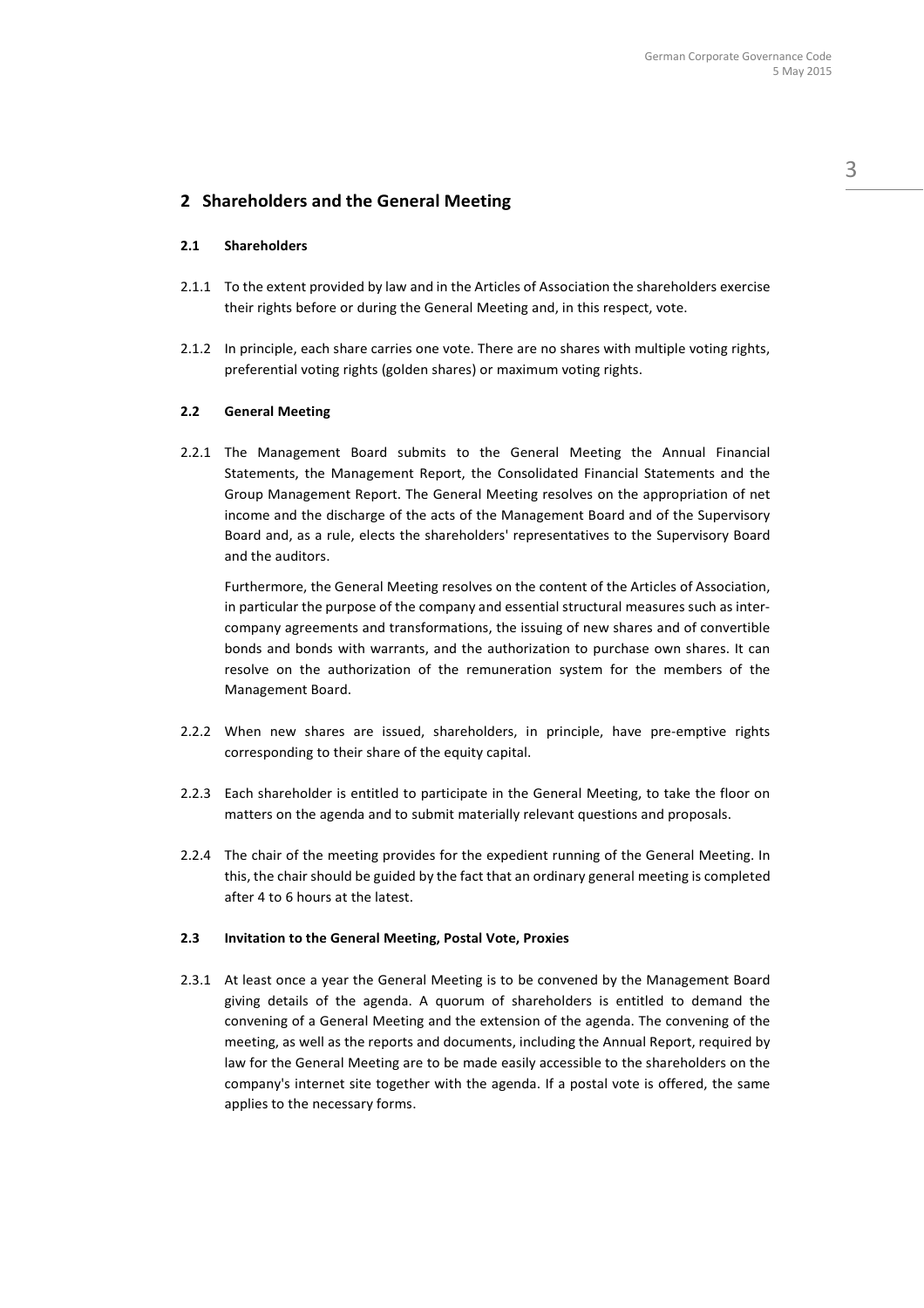- 2.3.2 The company shall facilitate the personal exercising of shareholders' voting rights and the use of proxies. The Management Board shall arrange for the appointment of a representative to exercise shareholders' voting rights in accordance with instructions; this representative should also be reachable during the General Meeting.
- 2.3.3 The company should make it possible for shareholders to follow the General Meeting using modern communication media (e.g. Internet).

## **3 Cooperation between Management Board and Supervisory Board**

- 3.1 The Management Board and Supervisory Board cooperate closely to the benefit of the enterprise.
- 3.2 The Management Board coordinates the enterprise's strategic approach with the Supervisory Board and discusses the current state of strategy implementation with the Supervisory Board at regular intervals.
- 3.3 For transactions of fundamental importance, the Articles of Association or the Supervisory Board - the latter possibly also in individual cases - specify provisions requiring the approval of the Supervisory Board. They include decisions or measures which fundamentally change the asset, financial or earnings situations of the enterprise.
- 3.4 Informing the Supervisory Board is the responsibility of the Management Board. Nevertheless, the Supervisory Board must itself ensure that it obtains sufficient information. To this end, the Supervisory Board shall specify the Management Board's information and reporting duties in more detail.

The Management Board informs the Supervisory Board regularly, without delay and comprehensively, of all issues important to the enterprise with regard to strategy, planning, business development, risk situation, risk management and compliance. The Management Board points out deviations of the actual business development from previously formulated plans and targets, indicating the reasons therefor.

The Management Board's reports to the Supervisory Board are, as a rule, to be submitted in writing (including electronic form). Documents required for decisions are to be sent to the members of the Supervisory Board, to the extent possible, in due time before the meeting.

3.5 Good corporate governance requires an open discussion between the Management Board and Supervisory Board as well as among the members within the Management Board and the Supervisory Board. For this, the comprehensive observance of confidentiality is of paramount importance.

All Board members ensure that the staff members they appoint to support them comply with the confidentiality obligation accordingly.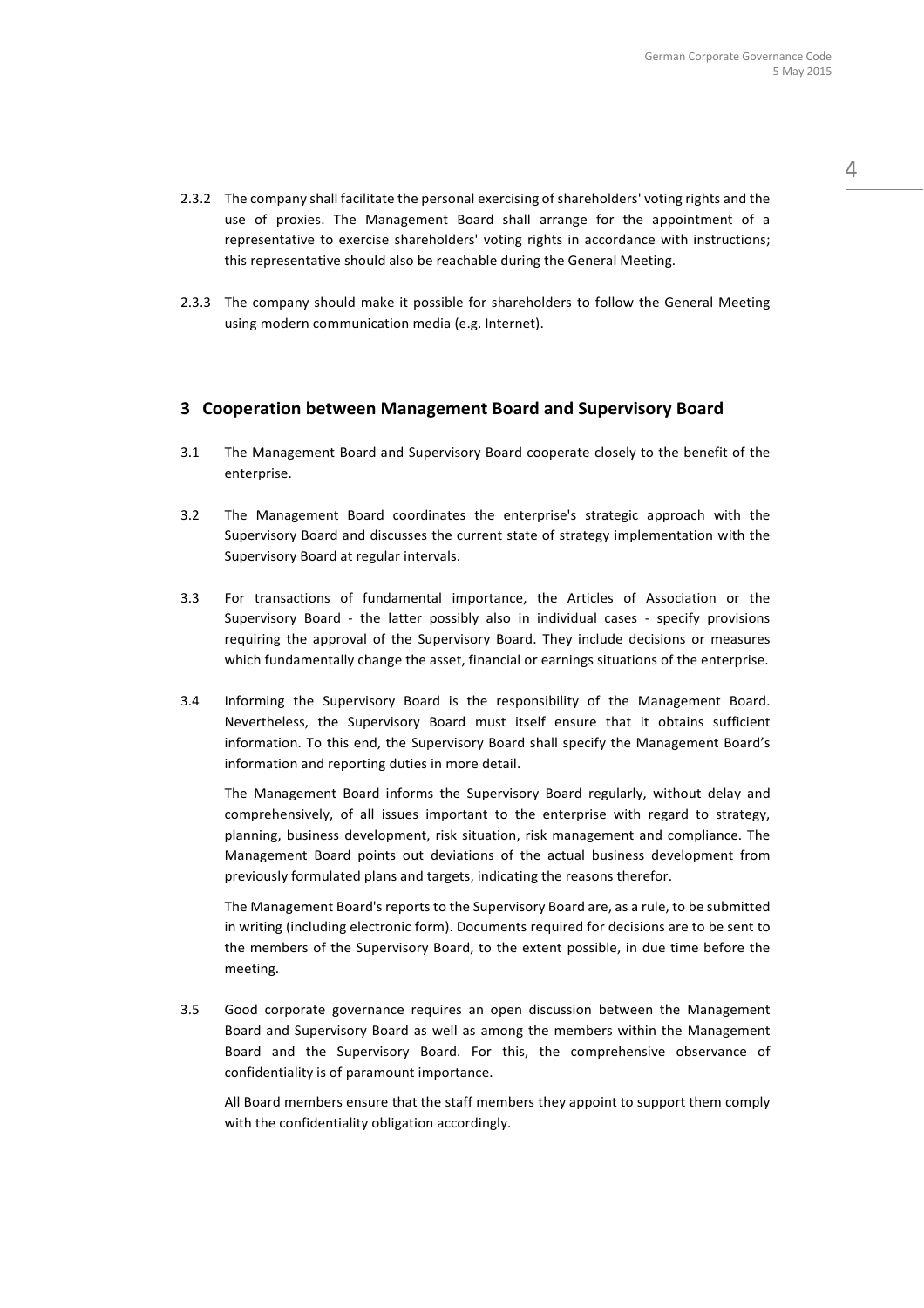3.6 In Supervisory Boards with codetermination, representatives of the shareholders and of the employees can prepare the Supervisory Board meetings separately, possibly with members of the Management Board.

If necessary, the Supervisory Board shall meet without the Management Board.

3.7 In the event of a takeover offer, the Management Board and Supervisory Board of the target company must submit a statement of their reasoned position so that the shareholders can make an informed decision on the offer.

After the announcement of a takeover offer, the Management Board may not take any actions, until publication of the result, that could prevent the success of the offer, unless such actions are permitted under legal regulations. In making their decisions, the Management and Supervisory Boards are bound to the best interests of the shareholders and of the enterprise.

In the case of a takeover offer, the Management Board should convene an extraordinary General Meeting at which shareholders discuss the takeover offer and may decide on corporate actions.

3.8 The members of the Management Board and Supervisory Board comply with the rules of proper corporate management. If they violate the due care and diligence of a prudent and conscientious Managing Director or Supervisory Board member, they are liable to the company for damages. In the case of business decisions an infringement of duty is not present if the member of the Management Board or Supervisory Board could reasonably believe, based on appropriate information, that he/she was acting in the best interest of the company (Business Judgment Rule).

If the company takes out a D&O (directors' and officers' liability insurance) policy for the Management Board, a deductible of at least 10 % of the loss up to at least the amount of one and a half times the fixed annual compensation of the Management Board member must be agreed upon.

A similar deductible shall be agreed upon in any D&O policy for the Supervisory Board.

- 3.9 Extending loans from the enterprise to members of the Management and Supervisory Boards or their relatives requires the approval of the Supervisory Board.
- 3.10 The Management Board and Supervisory Board shall report each year on Corporate Governance (Corporate Governance Report) and publish this report in connection with the statement on Corporate Governance. Comments should also be provided on the Code's suggestions. The company shall keep previous declarations of conformity with the Code available for viewing on its website for five years.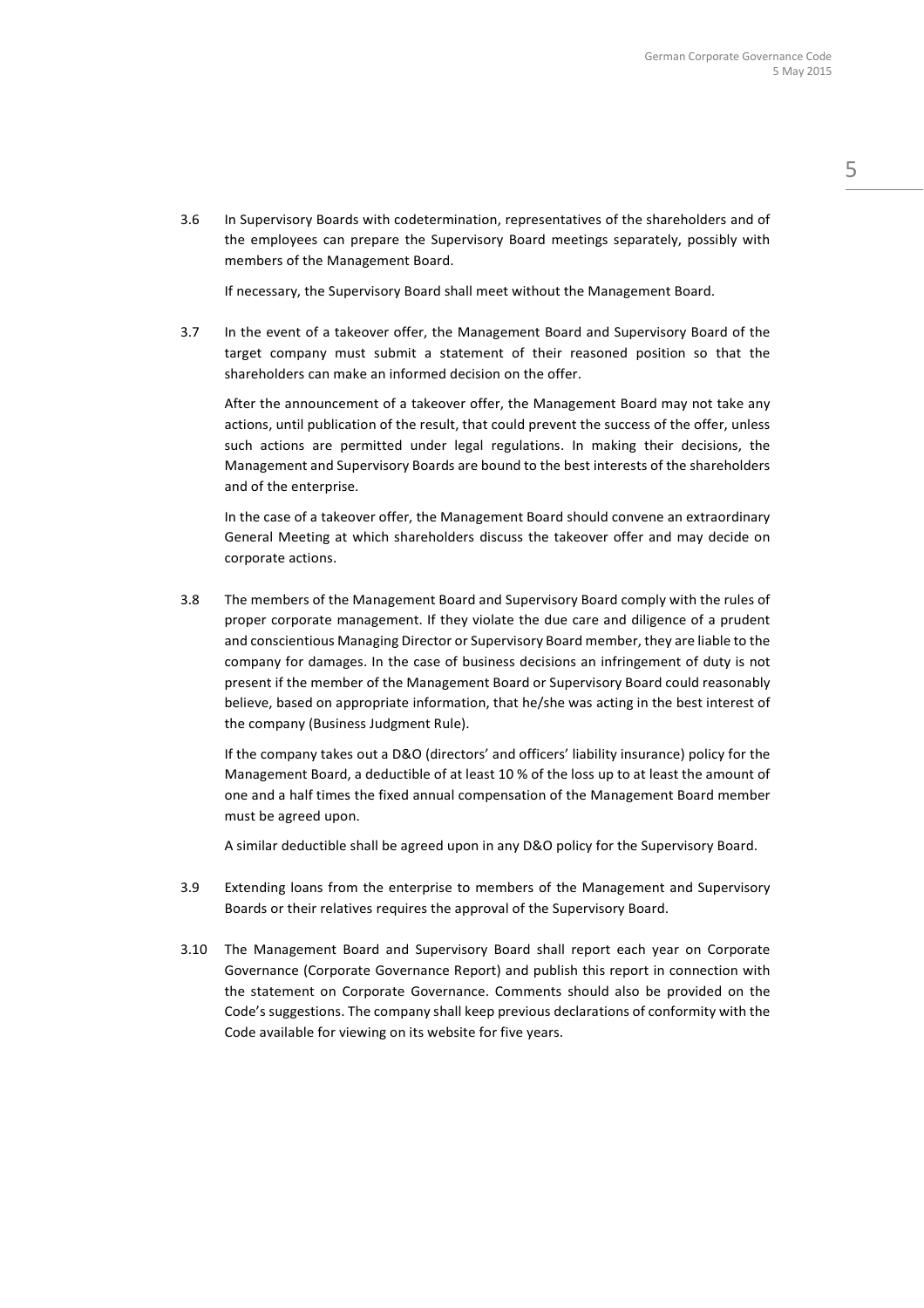## **4 Management Board**

#### **4.1 Tasks and Responsibilities**

- 4.1.1 The Management Board is responsible for independently managing the enterprise in the interest of the enterprise, thus taking into account the interests of the shareholders, its employees and other stakeholders, with the objective of sustainable creation of value.
- 4.1.2 The Management Board develops the enterprise's strategy, coordinates it with the Supervisory Board and ensures its implementation.
- 4.1.3 The Management Board ensures that all provisions of law and the enterprise's internal policies are abided by and works to achieve their compliance by group companies (compliance).
- 4.1.4 The Management Board ensures appropriate risk management and risk controlling in the enterprise.
- 4.1.5 When filling managerial positions in the enterprise the Management Board shall take diversity into consideration and, in particular, aim for an appropriate consideration of women. The Management Board shall lay down targets for increasing the share of women on the two management levels below the Management Board<sup>1</sup>.

#### **4.2 Composition and Compensation**

 $\overline{a}$ 

- 4.2.1 The Management Board shall be comprised of several persons and have a Chairman or Spokesman. By-Laws shall govern the work of the Management Board, in particular the allocation of duties among individual Management Board members, matters reserved for the Management Board as a whole, and the required majority for Management Board resolutions (unanimity or resolution by majority vote).
- 4.2.2 The full Supervisory Board determines the respective total compensation of the individual Management Board members. If there is a body which deals with Management Board contracts, it submits its proposals to the full Supervisory Board. The full Supervisory Board resolves the Management Board compensation system and reviews it regularly.

The total compensation of the individual members of the Management Board is determined by the entire Supervisory Board in plenary session at an appropriate amount based on a performance assessment, taking into consideration any payments by group companies. Criteria for determining the appropriateness of compensation are both the tasks of the individual member of the Management Board, his/her personal performance, the economic situation, the performance and outlook of the enterprise as well as the 6

 $1$  The initial specification must be made by 30 September 2015 at the latest. The initial deadlines to be determined for achievement of the target levels must not extend beyond 30 June 2017 (Law on Equal Participation of Men and Women in Private-Sector and Public-Sector Management Positions, Section 25 Subsection 1 EG-AktG (Introductory Law of the German Stock Corporation Act), German Federal Gazette I. 2015, 642, 656).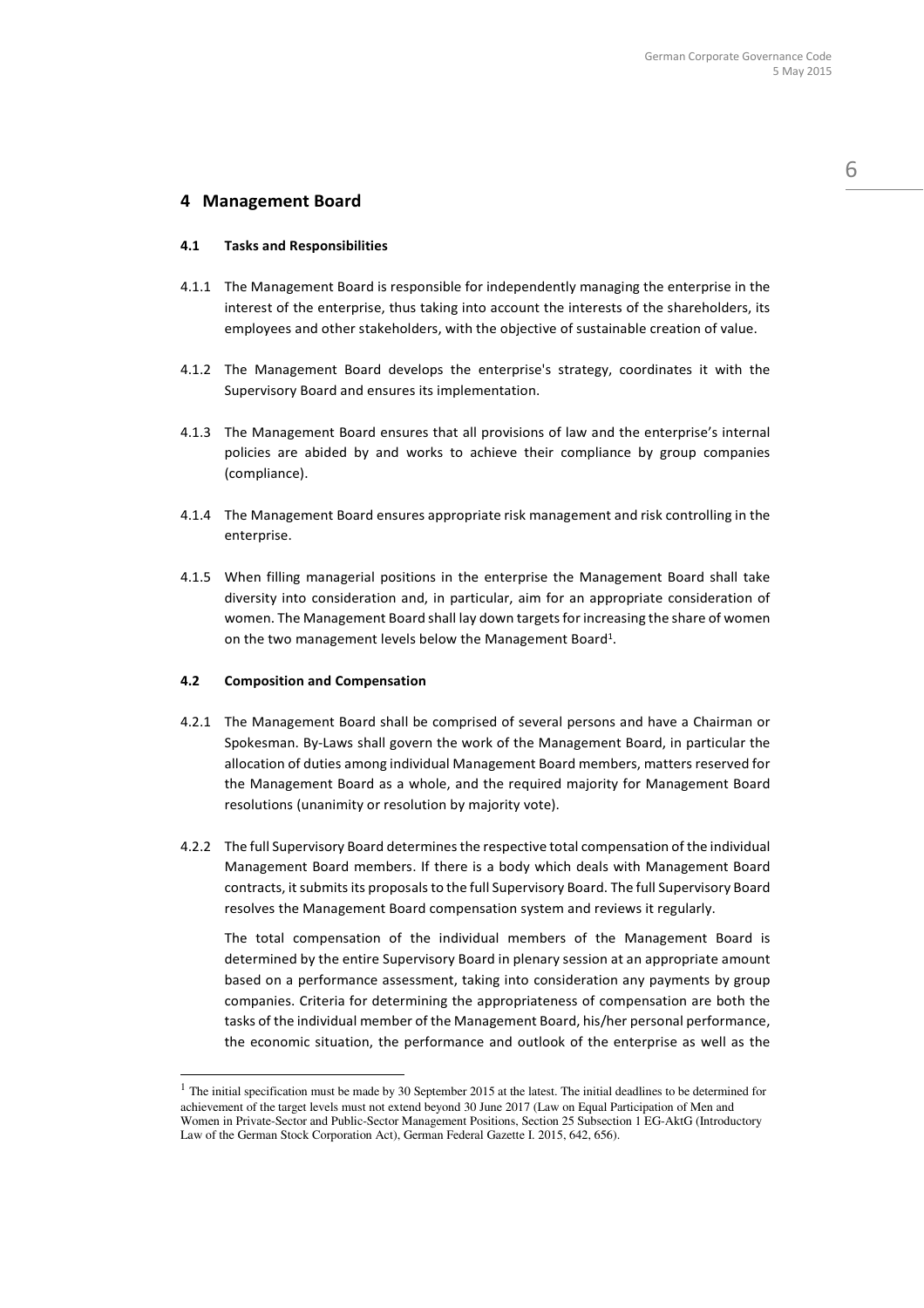common level of the compensation taking into account the peer companies and the compensation structure in place in other areas of the company. The Supervisory Board shall consider the relationship between the compensation of the Management Board and that of senior management and the staff overall, particularly in terms of its development over time, whereby the Supervisory Board shall determine how senior managers and the relevant staff are to be differentiated.

If the Supervisory Board calls upon an external compensation expert to evaluate the appropriateness of the compensation, the Supervisory Board must ensure that the said expert is independent of the Management Board or the enterprise.

4.2.3 The total compensation of Management Board members comprises the monetary compensation elements, pension awards, other awards, especially in the event of termination of activity, fringe benefits of all kinds and benefits by third parties which were promised or granted in the financial year with regard to Management Board work.

The compensation structure must be oriented toward sustainable growth of the enterprise. The monetary compensation elements shall comprise fixed and variable elements. The Supervisory Board must make sure that the variable compensation elements are in general based on a multi-year assessment. Both positive and negative developments shall be taken into account when determining variable compensation components. All compensation components must be appropriate, both individually and in total, and in particular must not encourage to take unreasonable risks. The amount of compensation shall be capped, both overall and for individual compensation components. The variable compensation components shall be related to demanding, relevant comparison parameters. Changing such performance targets or the comparison parameters retroactively shall be excluded.

For pension schemes, the Supervisory Board shall establish the level of provision aimed for in each case - also considering the length of time for which the individual has been a Management Board member – and take into account the resulting annual and long-term expense for the company.

In concluding Management Board contracts, care shall be taken to ensure that payments made to a Management Board member on premature termination of his/her contract, including fringe benefits, do not exceed the value of two years' compensation (severance pay cap) and compensate no more than the remaining term of the employment contract. If the employment contract is terminated for a serious cause for which the Management Board member is responsible, no payments are made to the Management Board member. The severance payment cap shall be calculated on the basis of the total compensation for the past full financial year and if appropriate also the expected total compensation for the current financial year.

Payments promised in the event of premature termination of a Management Board member's contract due to a change of control shall not exceed 150 % of the severance payment cap.

The Chairman of the Supervisory Board shall outline once to the General Meeting the salient points of the compensation system and then any changes thereto.

7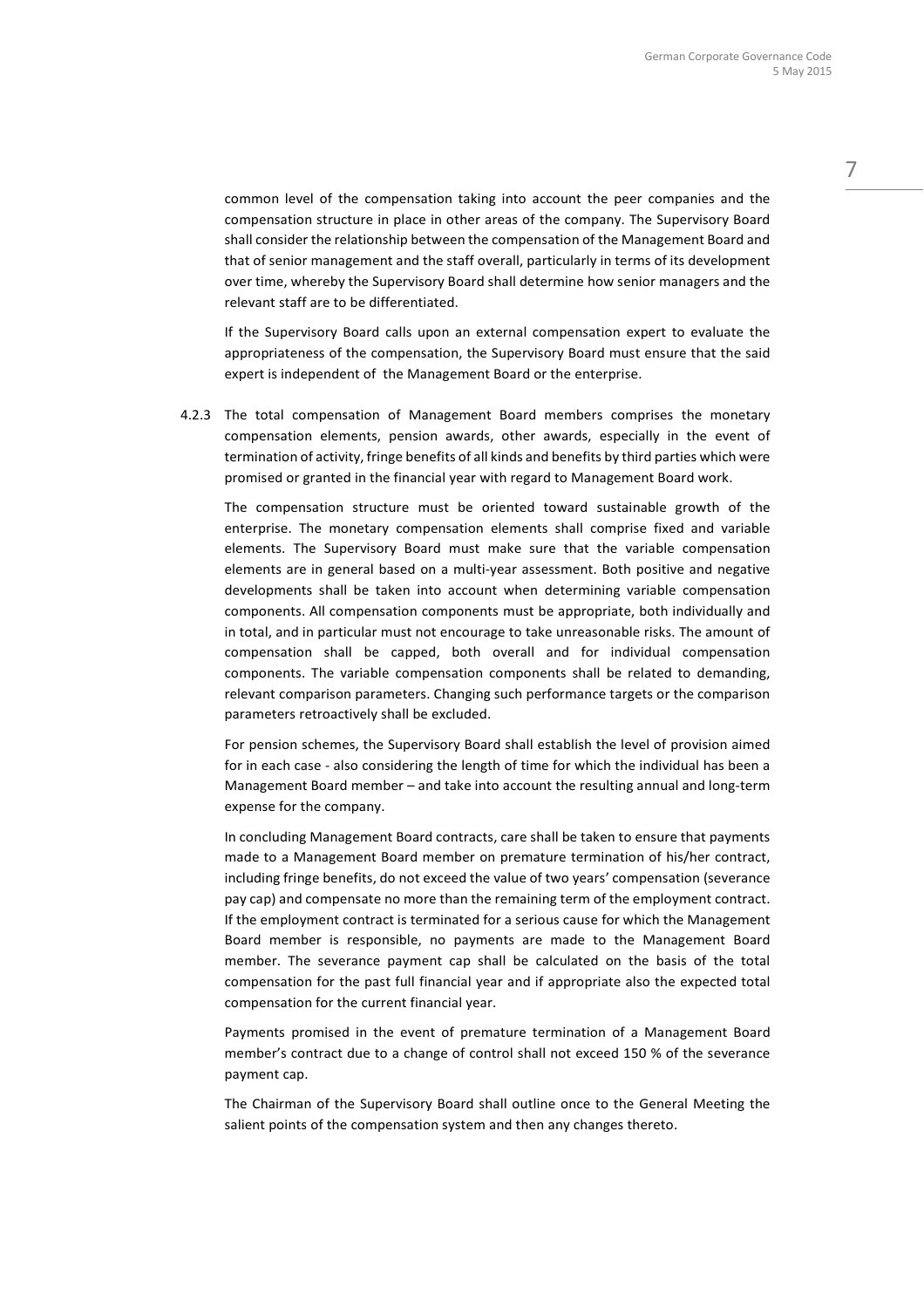- 4.2.4 The total compensation of each one of the members of the Management Board is to be disclosed by name, divided into fixed and variable compensation components. The same applies to promises of benefits that are granted to a Management Board member in case of premature or statutory termination of the function of a Management Board member or that have been changed during the financial year. Disclosure is dispensed if the General Meeting has passed a resolution to this effect by three-quarters majority.
- 4.2.5 Disclosure occurs in the Notes or the Management Report. A compensation report as part of the Management Report outlines the compensation system for Management Board members. The outline shall be presented in a generally understandable way.

The compensation report shall also include information on the nature of the fringe benefits provided by the company.

In addition, for financial years starting after 31 December 2013, and for each Management Board member, the compensation report shall present:

- the benefits granted for the year under review including the fringe benefits, and including the maximum and minimum achievable compensation for variable compensation components;
- the allocation of fixed compensation, short-term variable compensation and long-term variable compensation for the year under review, broken down into the relevant reference years;
- for pension provisions and other benefits, the service cost in/for the year under review.

The model tables provided in the appendix shall be used to present this information.

#### **4.3 Conflicts of Interest**

- 4.3.1 Members of the Management Board are bound by the interests of the company. When making their decisions they must not pursue any personal interests, are subject to a comprehensive prohibition to compete during their work for the company and must not exploit for themselves business opportunities to which the company is entitled.
- 4.3.2 Members of the Management Board and employees may not, in connection with their work, demand or accept from third parties unlawful advantages for themselves or for any other person nor grant third parties unlawful advantages.
- 4.3.3 All members of the Management Board shall disclose conflicts of interest to the Supervisory Board without delay and inform the other members of the Management Board thereof. All transactions between the enterprise and the members of the Management Board as well as persons they are close to or companies they have a personal association with must comply with standards customary in the sector. The Supervisory Board shall represent the company in transactions with members of the Management Board. Important transactions with persons closely associated with a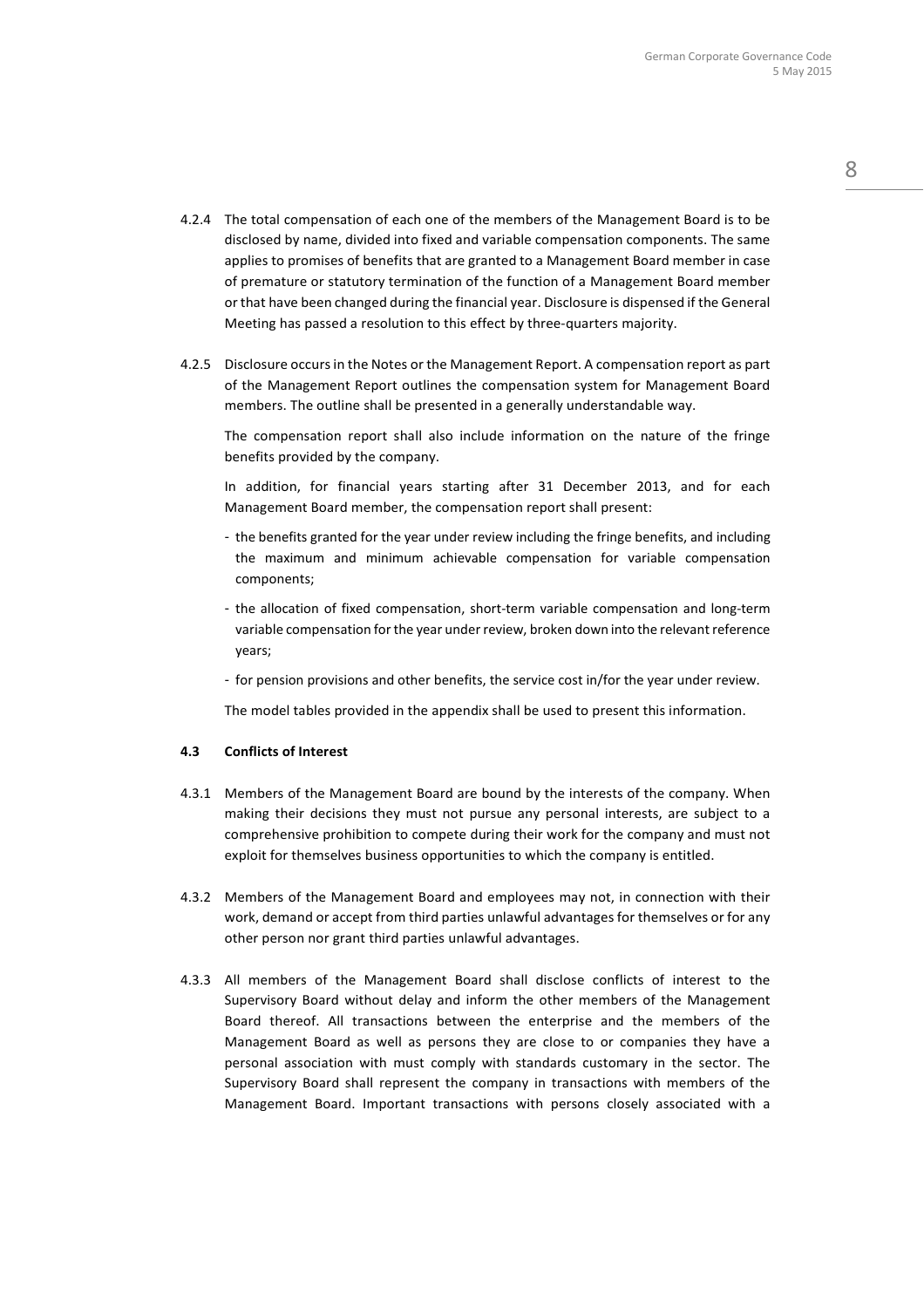9

member of the Management Board shall only be carried out with the consent of the Supervisory Board.

4.3.4 Members of the Management Board shall take on sideline activities, especially Supervisory Board mandates outside the enterprise, only with the approval of the Supervisory Board.

## **5 Supervisory Board**

### **5.1 Tasks and Responsibilities**

- 5.1.1 The task of the Supervisory Board is to advise regularly and supervise the Management Board in the management of the enterprise. It must be involved in decisions of fundamental importance to the enterprise.
- 5.1.2 The Supervisory Board appoints and dismisses the members of the Management Board. When appointing the Management Board, the Supervisory Board shall also respect diversity. The Supervisory Board shall determine targets in terms of the share of women on the Management Board<sup>2</sup>. Together with the Management Board it shall ensure that there is a long-term succession planning. The Supervisory Board can delegate preparations for the appointment of members of the Management Board, as well as for the handling of the conditions of the employment contracts including compensation, to committees.

For first time appointments the maximum possible appointment period of five years should not be the rule. A re-appointment prior to one year before the end of the appointment period with a simultaneous termination of the current appointment shall only take place under special circumstances. An age limit for members of the Management Board shall be specified.

5.1.3 The Supervisory Board shall issue Terms of Reference.

### **5.2 Tasks and Authorities of the Chairman of the Supervisory Board**

The Chairman of the Supervisory Board shall be elected by the Supervisory Board from its ranks. He coordinates work within the Supervisory Board and chairs its meetings and attends to the affairs of the Supervisory Board externally.

The Chairman of the Supervisory Board shall not be Chairman of the Audit Committee.

Between meetings, the Chairman of the Supervisory Board shall regularly maintain contact with the Management Board, in particular, with the Chairman or Spokesman of the Management Board, and consult with it on issues of strategy, planning, business development, risk situation, risk management and compliance of the enterprise. The

 2 See footnote 1.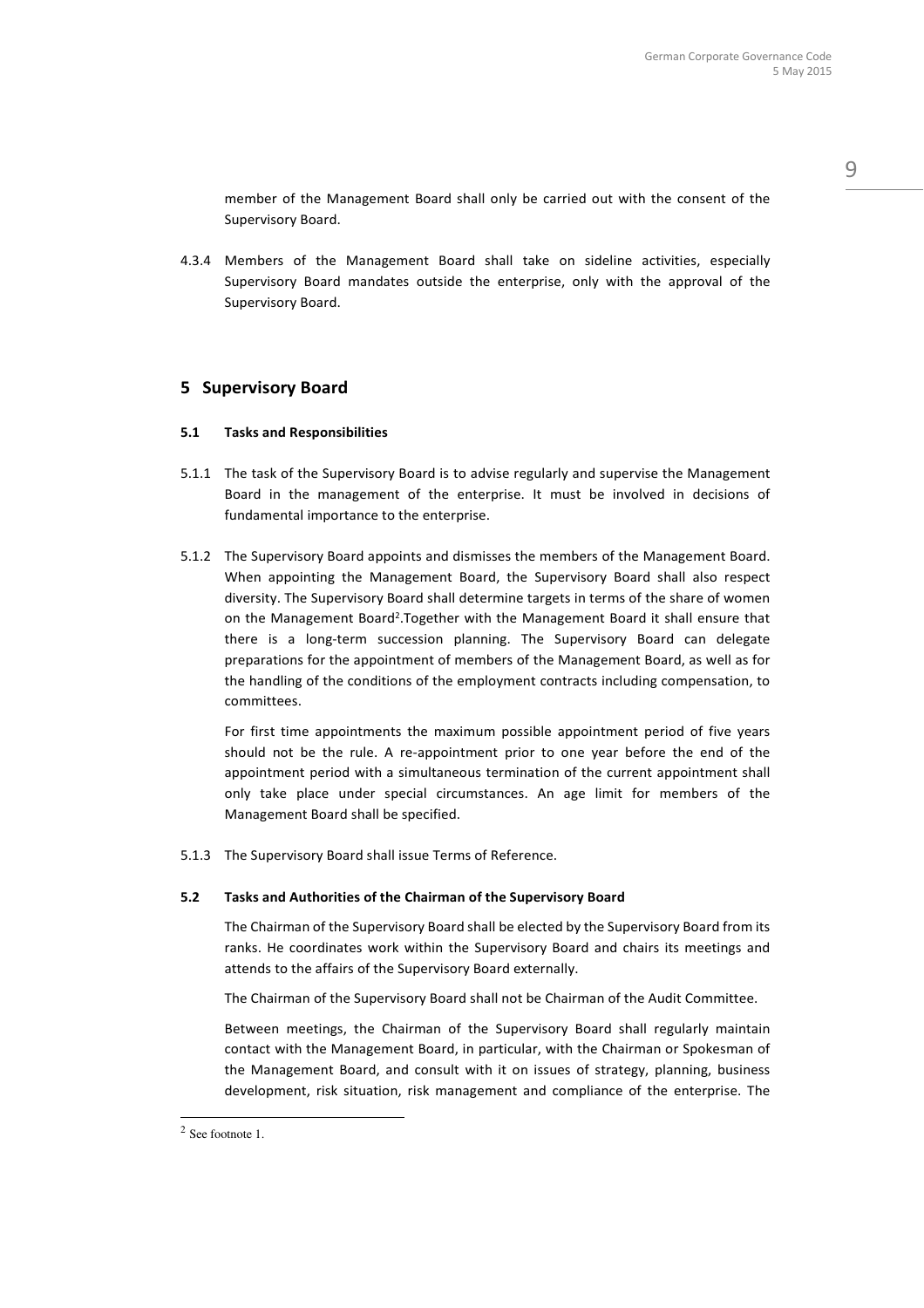Chairman of the Supervisory Board will be informed by the Chairman or Spokesman of the Management Board without delay of important events which are essential for the assessment of the situation and development as well as for the management of the enterprise. The Chairman of the Supervisory Board must then inform the Supervisory Board and, if required, must convene an extraordinary meeting of the Supervisory Board.

#### **5.3 Formation of Committees**

- 5.3.1 Depending on the specifics of the enterprise and the number of its members, the Supervisory Board shall form committees with sufficient expertise. The respective committee chairmen report regularly to the Supervisory Board on the work of the committees.
- 5.3.2 The Supervisory Board shall set up an Audit Committee which in so far as no other committee is entrusted with this work -, in particular, handles the monitoring of the accounting process, the effectiveness of the internal control system, risk management system and internal audit system, the audit of the Annual Financial Statements, here in particular the independence of the auditor, the services rendered additionally by the auditor, the issuing of the audit mandate to the auditor, the determination of auditing focal points and the fee agreement, and compliance. The chairman of the Audit Committee shall have specialist knowledge and experience in the application of accounting principles and internal control processes. He shall be independent and not be a former member of the Management Board of the company whose appointment ended less than two years ago.
- 5.3.3 The Supervisory Board shall form a nomination committee composed exclusively of shareholder representatives which recommends suitable Supervisory Board candidates for the proposals of the Supervisory Board to the General Meeting.

#### **5.4 Composition and Compensation**

5.4.1 The Supervisory Board has to be composed in such a way that its members as a group possess the knowledge, ability and expert experience required to properly complete its tasks.

The Supervisory Board shall specify concrete objectives regarding its composition which, whilst considering the specifics of the enterprise, take into account the international activities of the enterprise, potential conflicts of interest, the number of independent Supervisory Board members within the meaning of number 5.4.2, an age limit to be specified and a regular limit of length of membership to be specified for the members of the Supervisory Board as well as diversity. In listed companies for which the Codeterminaton Act, the Codetermination Act for the Iron and Steel Industry or the Codetermination Extension Act apply, the Supervisory Board shall comprise at least 30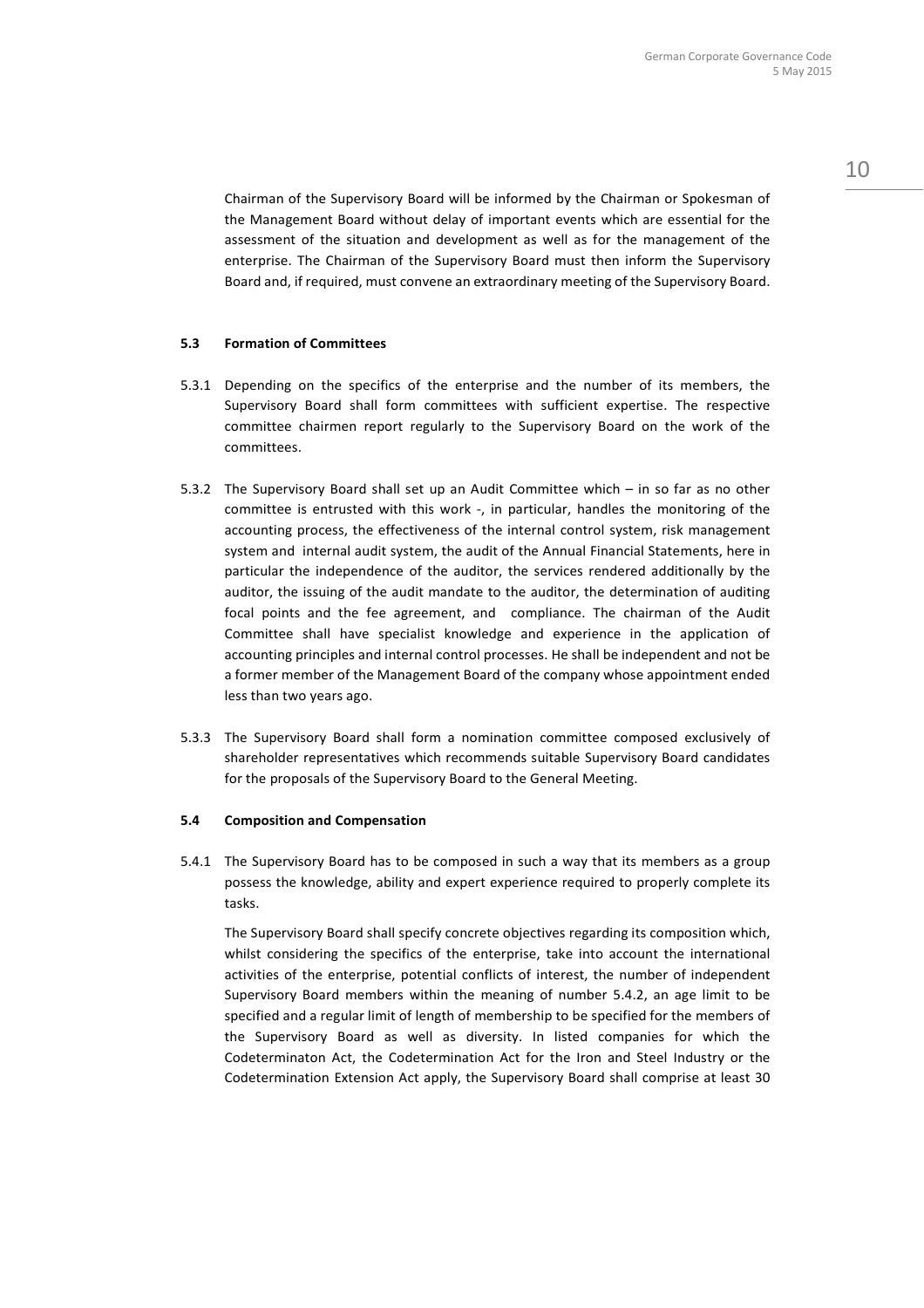percent women and at least 30 percent men<sup>3</sup>. In the other companies covered by the Equality Act the Supervisory Board shall determine targets for the share of women.<sup>4</sup>

Recommendations by the Supervisory Board to the competent election bodies shall take these objectives into account. The concrete objectives of the Supervisory Board and the status of the implementation shall be published in the Corporate Governance Report.

When making its proposals to the General Meeting concerning the election of new members of the Supervisory Board, the Supervisory Board shall satisfy itself that the respective candidates can devote the expected amount of time required.

In its election recommendations to the General Meeting, the Supervisory Board shall disclose the personal and business relations of each individual candidate with the enterprise, the executive bodies of the company and with a shareholder holding a material interest in the company.

The recommendation to disclose is limited to those circumstances which, in the appraisal of the Supervisory Board, a shareholder judging objectively would consider authoritative for his election decision.

Within the meaning of this recommendation, shareholders holding a material interest are shareholders who directly or indirectly hold more than 10 % of the voting shares of the company.

- 5.4.2 The Supervisory Board shall include what it considers an adequate number of independent members. Within the meaning of this recommendation, a Supervisory Board member is not to be considered independent in particular if he/she has personal or business relations with the company, its executive bodies, a controlling shareholder or an enterprise associated with the latter which may cause a substantial and not merely temporary conflict of interests. Not more than two former members of the Management Board shall be members of the Supervisory Board. Supervisory Board members shall not exercise directorships or similar positions or advisory tasks for important competitors of the enterprise.
- 5.4.3 Elections to the Supervisory Board shall be made on an individual basis. An application for the judicial appointment of a Supervisory Board member shall be limited in time up to the next General Meeting. Proposed candidates for the Supervisory Board chair shall be announced to the shareholders.

 $\overline{a}$ 

<sup>3</sup> With effect from 1 January 2016, the minimum share of 30 percent respectively for men and women members of the Supervisory Board must be observed in any new elections or delegations that become necessary for filling individual or several positions on a Supervisory Board (Law on Equal Participation of Men and Women in Private-Sector and Public-Sector Management Positions, Section 25 Subsection 1 EG-AktG (Introductory Law of the German Stock Corporation Act), German Federal Gazette I. 2015, 642, 656).

<sup>4</sup> The initial specification must be made by 30 September 2015 at the latest. The initial deadlines to be determined for achievement of the target levels must not extend beyond 30 June 2017 (Law on Equal Participation of Men and Women in Private-Sector and Public-Sector Management Positions, Section 25 Subsection 1 EG-AktG (Introductory Law of the German Stock Corporation Act), German Federal Gazette I. 2015, 642, 656).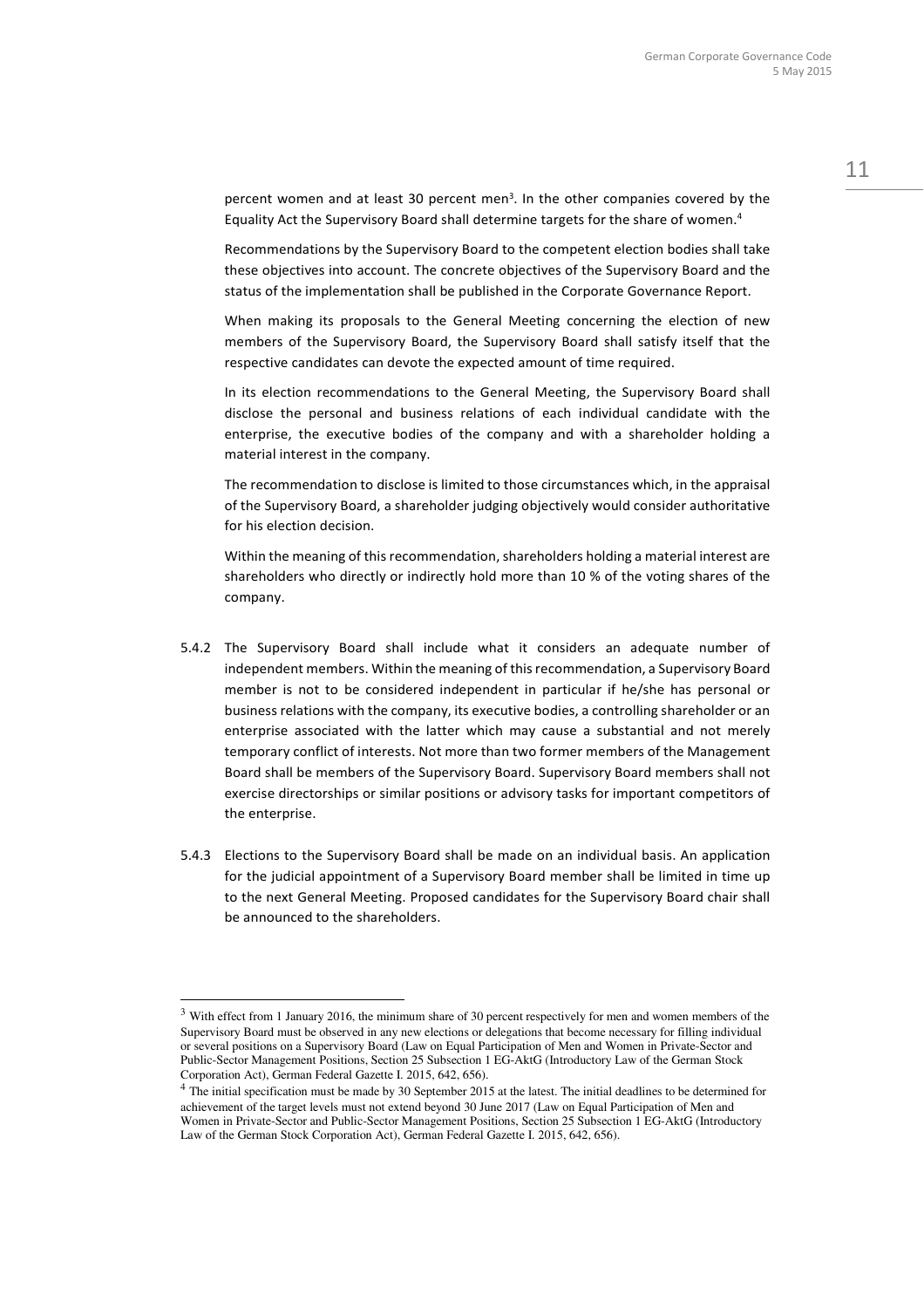- 5.4.4 Management Board members may not become members of the Supervisory Board of the company within two years after the end of their appointment unless they are appointed upon a motion presented by shareholders holding more than 25 % of the voting rights in the company. In the latter case appointment to the chairmanship of the Supervisory Board shall be an exception to be justified to the General Meeting.
- 5.4.5 Every member of the Supervisory Board must take care that he/she has sufficient time to perform his/her mandate. Members of the Management Board of a listed company shall not accept more than a total of three Supervisory Board mandates in non-group listed companies or in supervisory bodies of non-group companies which make similar requirements.

The members of the Supervisory Board on their own take on the necessary training and further education measures required for their tasks. They shall be supported by the company appropriately.

5.4.6 Compensation of the members of the Supervisory Board is specified by resolution of the General Meeting or in the Articles of Association. Also to be considered here shall be the exercising of the Chair and Deputy Chair positions in the Supervisory Board as well as the chair and membership in committees.

Members of the Supervisory Board receive compensation which is in an appropriate relation to their tasks and the situation of the company. If members of the Supervisory Board are promised performance-related compensation, it shall be oriented toward sustainable growth of the enterprise.

The compensation of the members of the Supervisory Board shall be reported individually in the Notes or the Management Report, subdivided according to components. Also payments made by the enterprise to the members of the Supervisory Board or advantages extended for services provided individually, in particular, advisory or agency services, shall be listed separately on an individual basis.

5.4.7 If a member of the Supervisory Board took part in only half or less of the meetings of the Supervisory Board and of the committees to which he belongs in a financial year, this shall be noted in the Report of the Supervisory Board. Participation by telephone or video conference shall also apply as participation, but this should not be the rule.

### **5.5 Conflicts of Interest**

- 5.5.1 All members of the Supervisory Board are bound by the enterprise's best interests. No member of the Supervisory Board may pursue personal interests in his/her decisions or use business opportunities intended for the enterprise for himself/herself.
- 5.5.2 Each member of the Supervisory Board shall inform the Supervisory Board of any conflicts of interest, in particular those which may result from a consultant or directorship function with clients, suppliers, lenders or other third parties.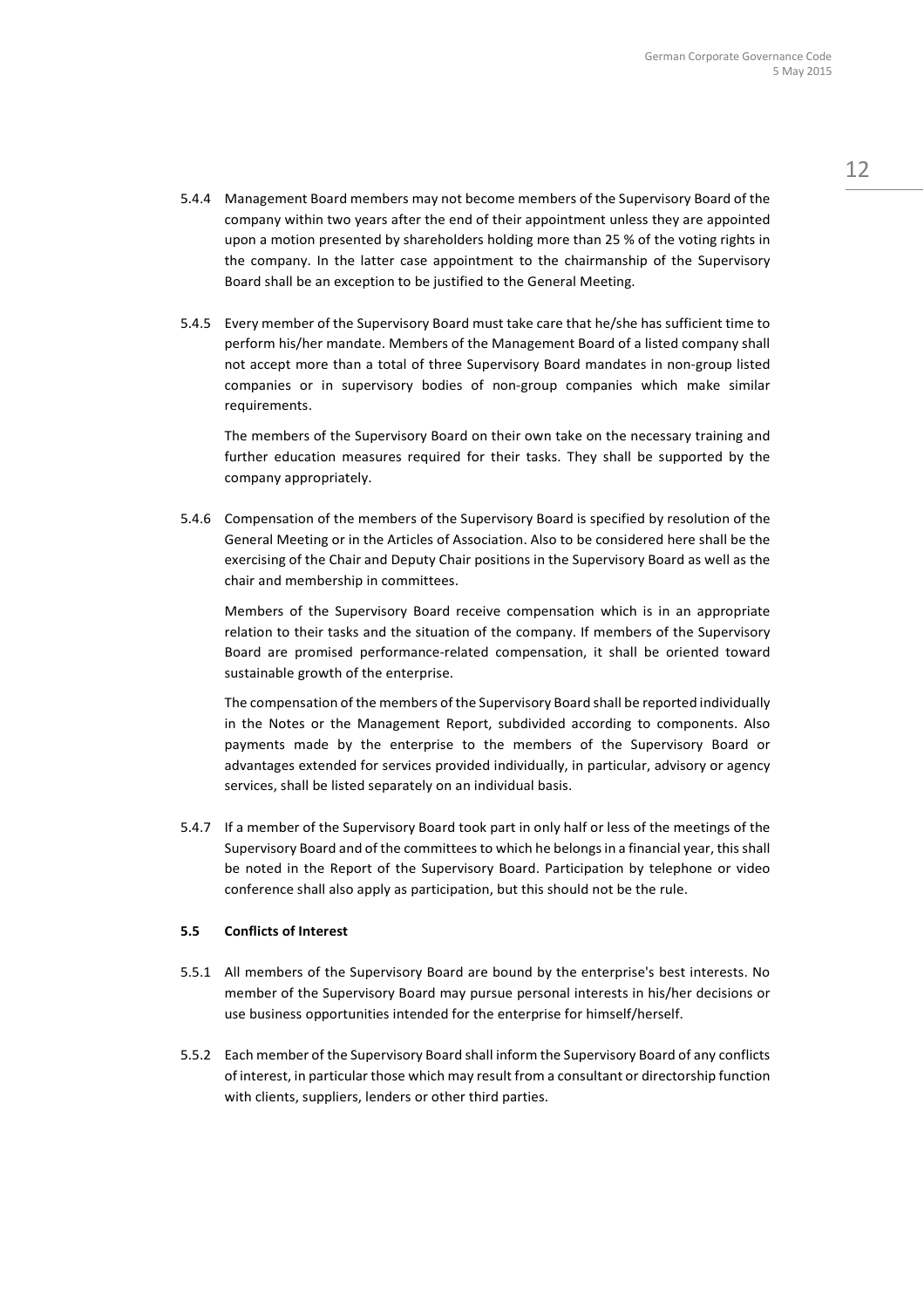- 5.5.3 In its report, the Supervisory Board shall inform the General Meeting of any conflicts of interest which have occurred together with their treatment. Material conflicts of interest and those which are not merely temporary in respect of the person of a Supervisory Board member shall result in the termination of his mandate.
- 5.5.4 Advisory and other service agreements and contracts for work between a member of the Supervisory Board and the company require the Supervisory Board's approval.

### **5.6 Examination of Efficiency**

The Supervisory Board shall examine the efficiency of its activities on a regular basis.

## **6 Transparency**

- 6.1 All things being equal, the company shall treat all shareholders in the same way as regards information. All material new facts made known to financial analysts and similar addressees shall also be disclosed to the shareholders by the company without delay.
- 6.2 Beyond the statutory obligation to report and disclose dealings in shares of the company without delay, the ownership of shares in the company or related financial instruments by Management Board and Supervisory Board members shall be reported if these directly or indirectly exceed 1 % of the shares issued by the company. If the entire holdings of all members of the Management Board and Supervisory Board exceed 1 % of the shares issued by the company, these shall be reported separately for the Management Board and Supervisory Board in the Corporate Governance Report.
- 6.3 As part of regular information policy, the dates of essential regular publications (including the Annual Report, interim financial reports) and the dates of the General Meeting, balance-sheet press and analysts' conferences shall be published sufficiently in advance on the company's internet site.

## **7 Reporting and Audit of the Annual Financial Statements**

### **7.1 Reporting**

7.1.1 Shareholders and third parties are mainly informed by the Consolidated Financial Statements and the Group Management Report. During the financial year they are additionally informed by means of a half-year financial report and, in the first and second halves, by interim reports or quarterly financial reports. The Consolidated Financial Statements and the Condensed Consolidated Financial Statements in the half-year financial report and the quarterly financial report are prepared under observance of internationally recognised accounting principles.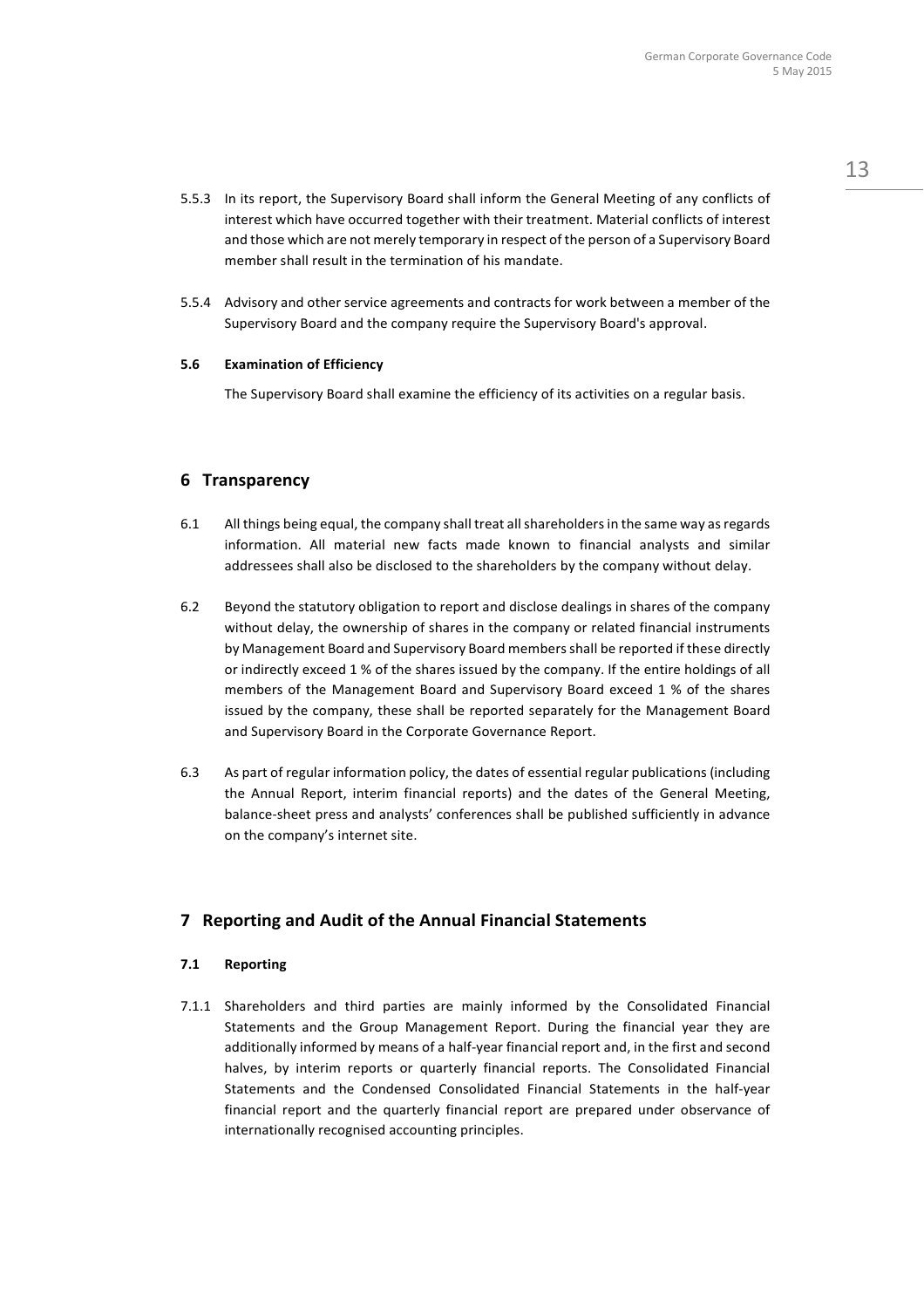- 7.1.2 The Consolidated Financial Statements must be prepared by the Management Board and examined by the auditor and Supervisory Board. Half-year and any quarterly financial reports shall be discussed by the Management Board with the Supervisory Board or its Audit Committee prior to publication. In addition, the Financial Reporting Enforcement Panel and the Federal Financial Supervisory Authority are authorized to check that the Consolidated Financial Statements comply with the applicable accounting regulations (enforcement). The Consolidated Financial Statements shall be publicly accessible within 90 days of the end of the financial year; interim reports shall be publicly accessible within 45 days of the end of the reporting period.
- 7.1.3 The Corporate Governance Report shall contain information on stock option programmes and similar securities-based incentive systems of the company, unless this information is already provided in the Annual Financial Statements, the Consolidated Financial Statements or the compensation report.
- 7.1.4 Notes on the relationships with shareholders considered to be "related parties" pursuant to the applicable accounting regulations shall be provided in the Consolidated Financial Statements.

#### **7.2 Audit of Annual Financial Statements**

7.2.1 Prior to submitting a proposal for election, the Supervisory Board or, respectively, the Audit Committee shall obtain a statement from the proposed auditor stating whether, and where applicable, which business, financial, personal and other relationships exist between the auditor and its executive bodies and head auditors on the one hand, and the enterprise and the members of its executive bodies on the other hand, that could call its independence into question. This statement shall include the extent to which other services were performed for the enterprise in the past year, especially in the field of consultancy, or which are contracted for the following year.

The Supervisory Board shall agree with the auditor that the Chairman of the Supervisory Board or, respectively, the Audit Committee will be informed immediately of any grounds for disqualification or partiality occurring during the audit, unless such grounds are eliminated immediately.

- 7.2.2 The Supervisory Board commissions the auditor to carry out the audit and concludes an agreement on the latter's fee.
- 7.2.3 The Supervisory Board shall arrange for the auditor to report without delay on all facts and events of importance for the tasks of the Supervisory Board which arise during the performance of the audit.

The Supervisory Board shall arrange for the auditor to inform it and/or note in the Auditor's Report if, during the performance of the audit, the auditor comes across facts which show a misstatement by the Management Board and Supervisory Board on the Code.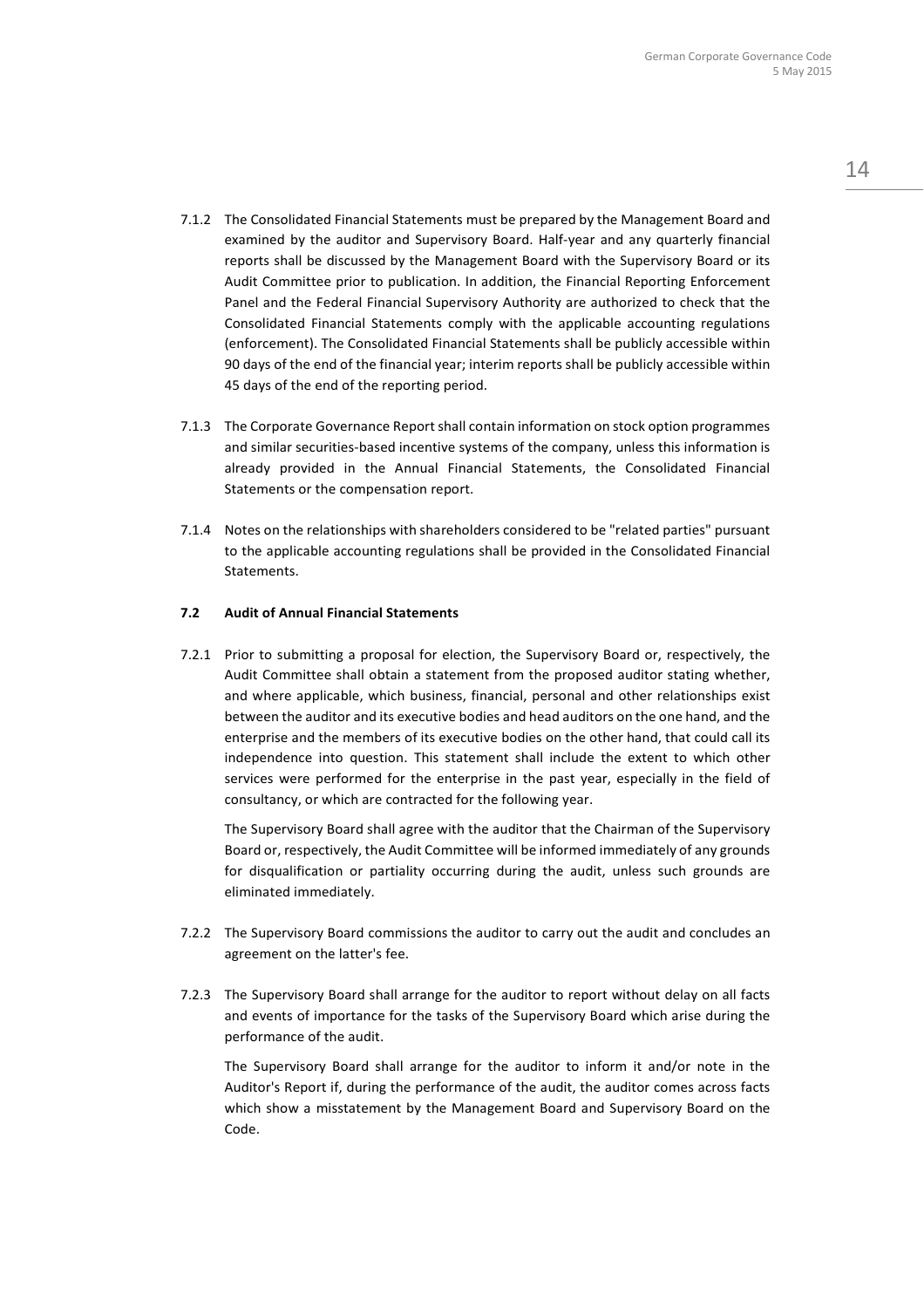7.2.4 The auditor takes part in the Supervisory Board's deliberations on the Annual Financial Statements and Consolidated Financial Statements and reports on the essential results of its audit.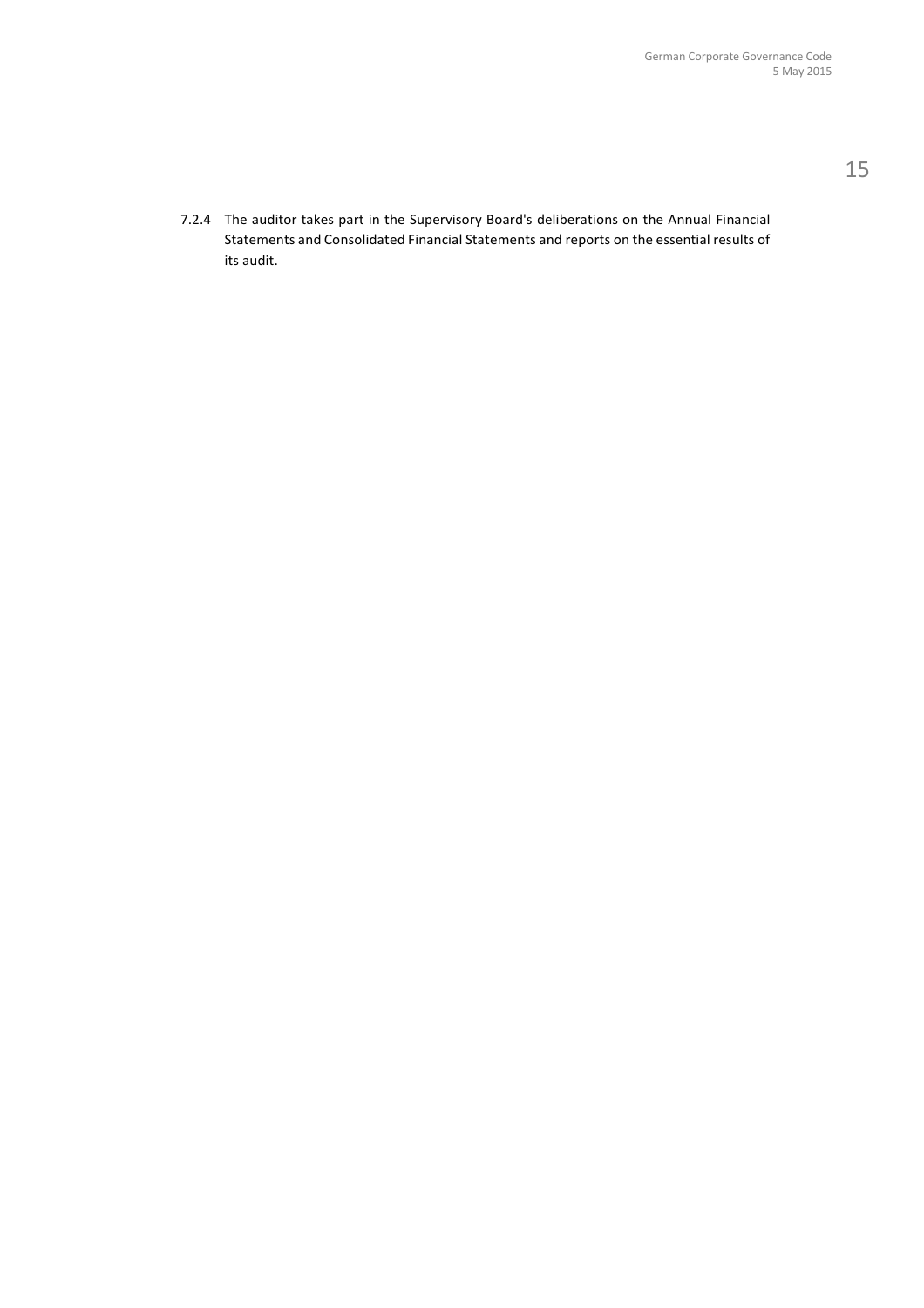## **Appendix**

## **Model table 1 relating to 4.2.5 para. 2 (1st bullet point) Value of benefits granted for the year under review**

This table shows the value of benefits granted for the year under review. It also shows the minimum and maximum values that can be achieved.

For the one-year variable compensation as well as for deferred components from one-year variable compensation (deferral), rather than giving details of the amount disbursed (Table 2), the target value (i.e. the value in the event of 100% goal achievement) granted for the year under review is stated. If no target value is available in the system, e.g. as part of direct profit sharing, a comparable value for an "average probability scenario" is stated.

In addition, the multi-year variable compensation granted in the year under review is broken down into different plans and the relevant periods of time are stated. For subscription rights and other share-based payments, the fair value of the compensation at the time it is granted is calculated and reported as previously. If the multi-year variable components comprise nonshare-based payments, the target value or a comparable value for an "average probability scenario" must be stated at the time of confirmation (if available). For plans that are not granted annually but in a regular, multi-year rhythm, a pro-rated value must be recorded and stated on an annual basis.

For pension schemes and other benefits, the benefit expense, i.e. the service cost, is shown in accordance with IAS 19. This is included as a component of the total compensation, even if strictly speaking there is no newly granted benefit but rather a decision made by the Supervisory Board in the past is still having an effect.

Also, benefits by third parties which were granted to individual members of the Management Board with regard to Management Board work, is stated by way of attribution to the fixed, one year and multi-year variable elements.

The information in the table does not replace other obligatory information in the remuneration report and notes.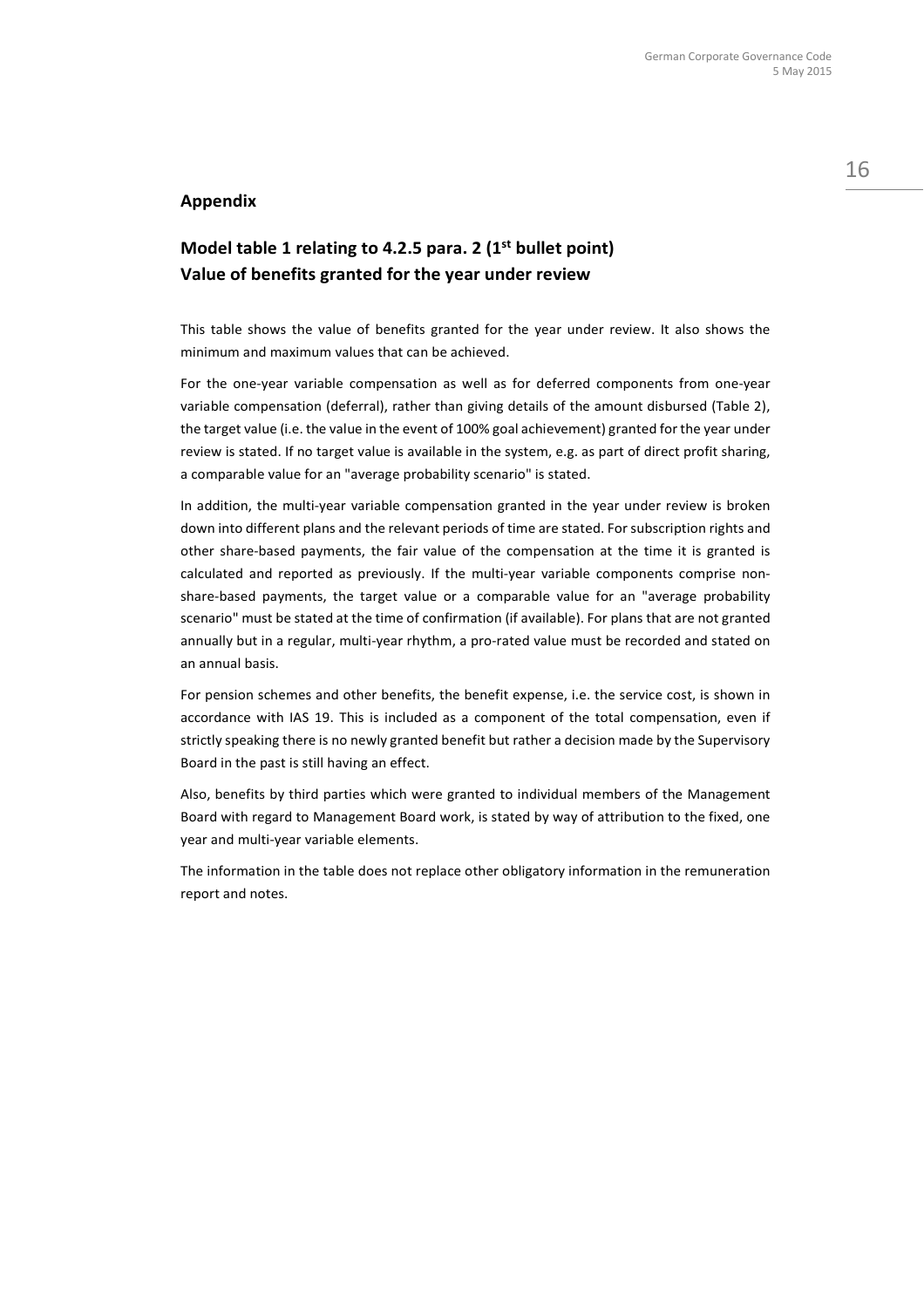#### *I II III IV*

| a   |                                    | Name<br>Function<br>Date joined/left |   |         |         | Name<br>Function |   |         |         |
|-----|------------------------------------|--------------------------------------|---|---------|---------|------------------|---|---------|---------|
| bl  | <b>Benefits granted</b>            |                                      |   |         |         |                  |   |         |         |
|     |                                    |                                      |   |         |         | Date joined/left |   |         |         |
| d   |                                    | $n-1$                                | n | n (min) | n (max) | $n-1$            | n | n (min) | n (max) |
|     | $1$ Fixed compensation             |                                      |   |         |         |                  |   |         |         |
|     | 2 Fringe benefits                  |                                      |   |         |         |                  |   |         |         |
|     | 3Total                             |                                      |   |         |         |                  |   |         |         |
|     | 4 One-year variable compensation   |                                      |   |         |         |                  |   |         |         |
|     | 5 Multi-year variable compensation |                                      |   |         |         |                  |   |         |         |
| 5al | Plan description (plan term)       |                                      |   |         |         |                  |   |         |         |
|     | Plan description (plan term)       |                                      |   |         |         |                  |   |         |         |
|     | 6Total                             |                                      |   |         |         |                  |   |         |         |
|     | 7 Service cost                     |                                      |   |         |         |                  |   |         |         |
|     | 8Total                             |                                      |   |         |         |                  |   |         |         |

*Notes:*

*a Name of the Management Board member*

*b Function of the Management Board member, e.g. CEO, CFO*

c Date on which the member joined/left the Management Board, if in the financial year under consideration n (year under review) or n-1

*d Financial year under consideration n (year under review) or n-1*

*I Benefits granted in financial year n-1*

*II Benefits granted in financial year n (year under review)*

III Minimum value of granted compensation components that can be achieved in financial year n (year under review), e.g. Zero

IV Maximum value of granted compensation components that can be achieved in financial year n (year under review)

1 Non-performance-based components, e.g. fixed salary, fixed annual one-off payments (amounts correspond to amounts in "Allocation" table); values in columns II, III and IV are *identical*

2 Non-performance-based components, e.g. benefits in kind and fringe benefits (amounts correspond to amounts in "Allocation" table); values in columns II, III and IV are identical

3 Total of non-performance-based components (1+2) (amounts correspond to amounts in Allocation table); values in columns II, III and IV are identical

*4 One-year variable compensation, e.g. bonus, short-term incentive (STI), share in profits, without deferred components*

5 Multi-year variable compensation (total of rows 5a-...), e.g. multi-year bonus, deferred components from one-year variable compensation, long-term incentive (LTI), subscripton rights, *other share-based compensation*

*5a-… Multi-year variable compensation, broken down into plans and stating the period of time*

*6 Total of non-performance-related and variable components (1+2+4+5)*

7 Service cost in accordance with IAS 19 from pension schemes and other benefits (amounts correspond to amounts in "Allocation" table); values in colums II, III and IV are identical *8 Total of non-performance-related and variable components and service cost (1+2+4+5+7)*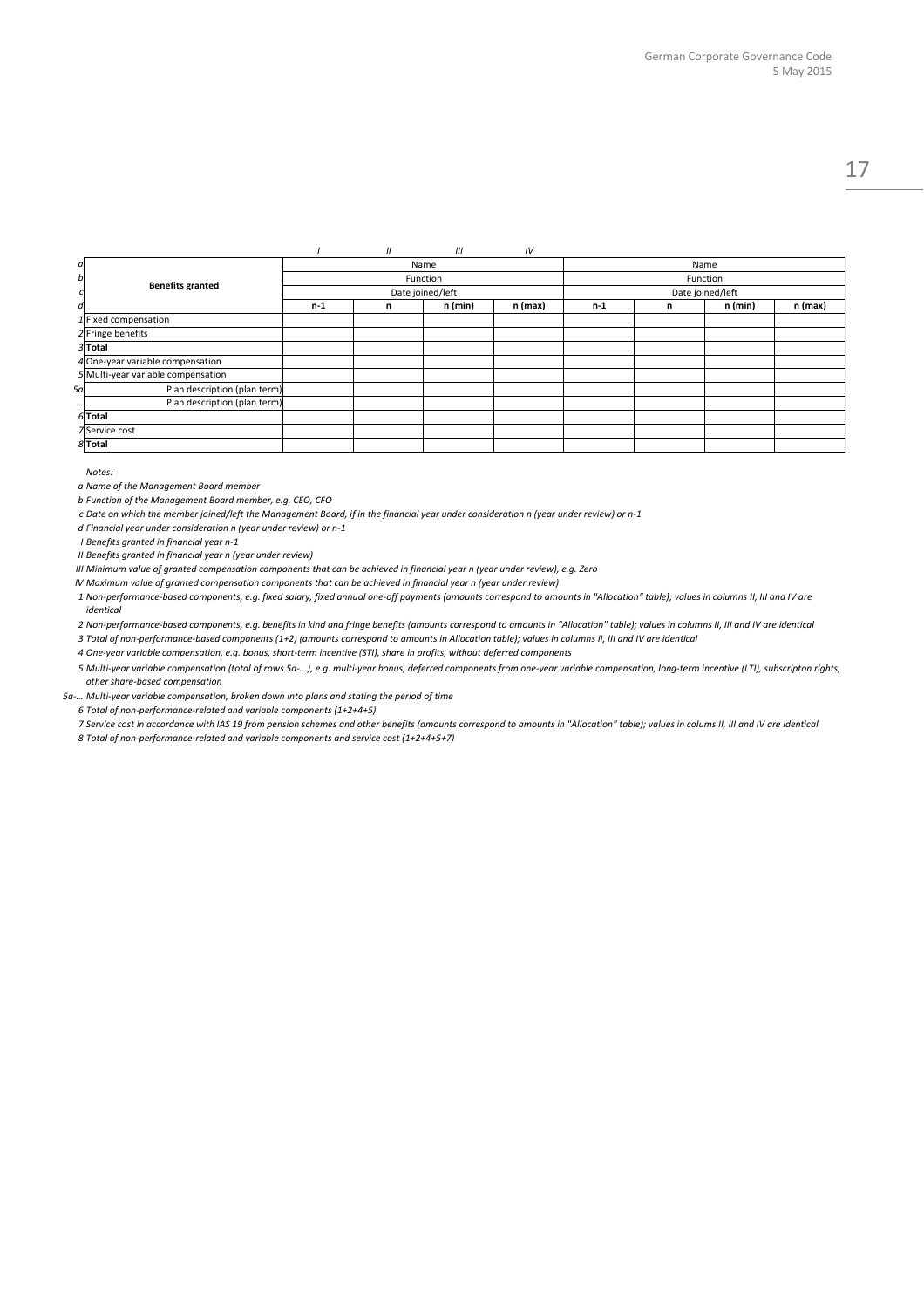## **Model table 2 relating to 4.2.5 para. 2 (2nd bullet point)**

## **Allocation for the year under review**

This table contains the same values for fixed compensation and fringe benefits as Table 1, which shows the value of the benefits granted for the year under review. For the fixed compensation and the one-year variable compensation, as previously, the allocation for the year under review (amount disbursed) is entered.

The table also shows the allocation(disbursement) of multi-year variable compensation, where the plan term ended in the year under review. The amounts are broken down into different plans and periods of time. For subscription rights and other share-based payments, the time of allocation and the allocation amount is deemed to be the relevant time and value under German tax law.

Bonus/penalty regulations must be taken into account both in the one-year and in the multi-year variable compensation in the amount disbursed.

Clawbacks are entered in the "Other" row as a negative amount, with reference to previous disbursements, and must be explained separately in the compensation report, particularly if previous members of the Management Board are affected.

For pension schemes and other benefits, the benefit expense, i.e. the service cost, are shown in accordance with IAS 19R, as in Table 1. This is not an allocation strictly speaking, but is included in order to make the total compensation clearer.

Also, benefits by third parties which were allocated to individual members of the Management Board with regard to Management Board work, is stated by way of attribution to the fixed, one year and multi-year variable elements.

The information in the table does not replace other obligatory information in the remuneration report and notes.